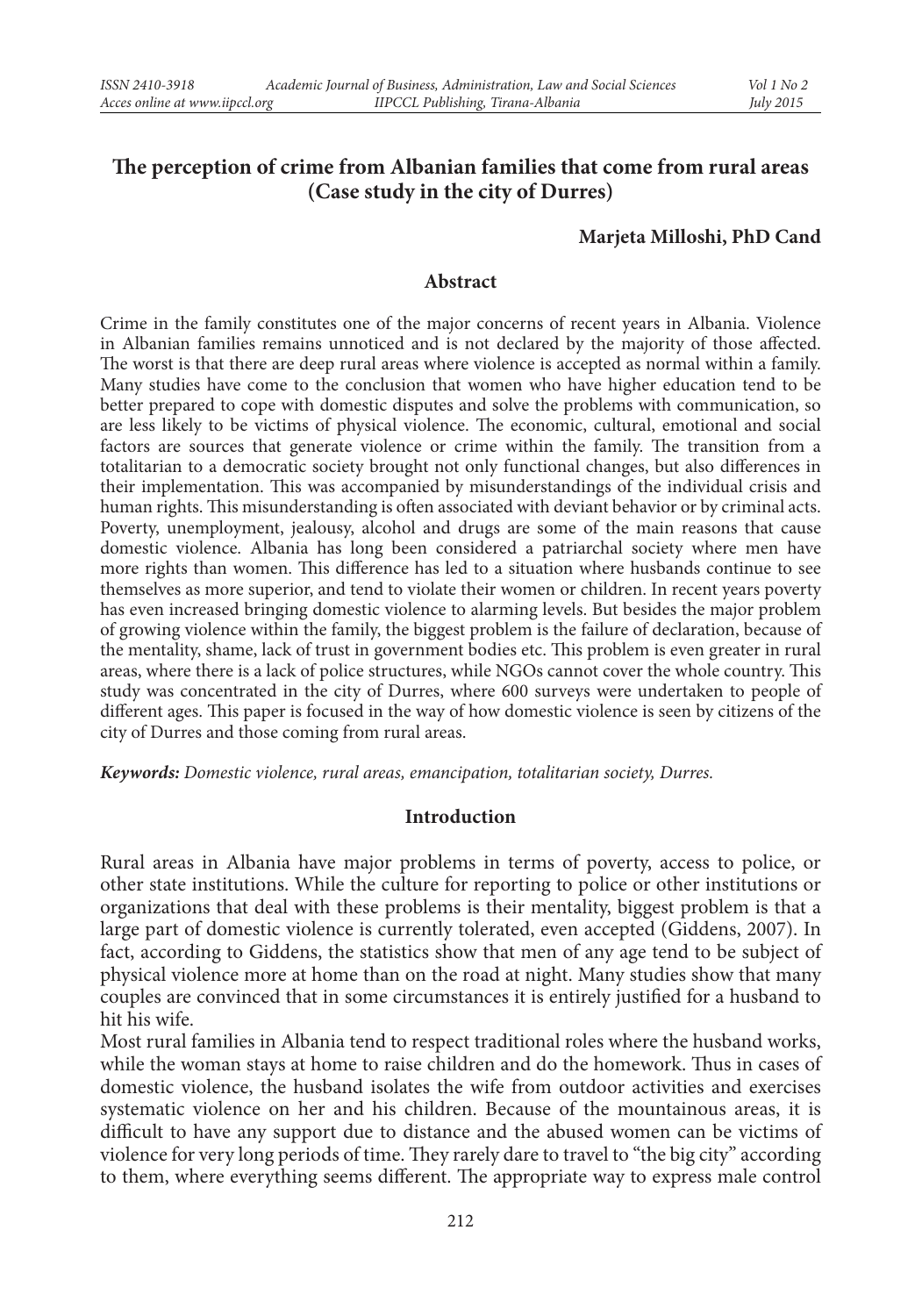over women is patriarchal dominance, consisting of shelter, food and security. In Albania there are several studies related to domestic violence. Albanian Institute of Statistics (INSTAT) has undertaken a nationwide survey on domestic violence, supported by UNDP and UNICEF in 2007. More than 2,590 women were interviewed and 56% stated that they had experienced at least one form of domestic violence during marriage or in intimate relationships. 50.6% said they had experienced emotional abuse in marriage or in their intimate relations. 39.1% had experienced psychological abuse and physical violence. 31.2% had experienced sexual violence (INSTAT, 2009, 25). While other studies made by UNICEF highlighted the violence in Albanian families on children. This survey found that 1 in 2 children had been victims of domestic violence (UNICEF, 2006, 7).

## **Case study in the municipality of Durres**

Since the municipality of Durres is often curved as one of the most problematic regarding domestic violence and crime in Albania, an extensive study with 600 respondents was undertaken. Main purpose of this study is to learn if the newcomers in Durres from rural areas still believe that violence "does well and educates children". In this survey, it was understood that living in the city negatively affects health and therefore motivates domestic violence. 600 individuals with different social and demographic characteristics were interviewed, ranging from 15-65 years, in order to get different opinions from different age groups. In the chart below most of the respondents came from another town and just 19.3% (approximately 115 respondents) came from a rural area.



Regarding the education of the participants coming from rural areas, 42.6% had less than primary education. From the analysis it became clear, that education was closely linked to violence. Less educated women tend to be victims of violence more than those with higher education. This is also a reason why violence is more spread in rural areas.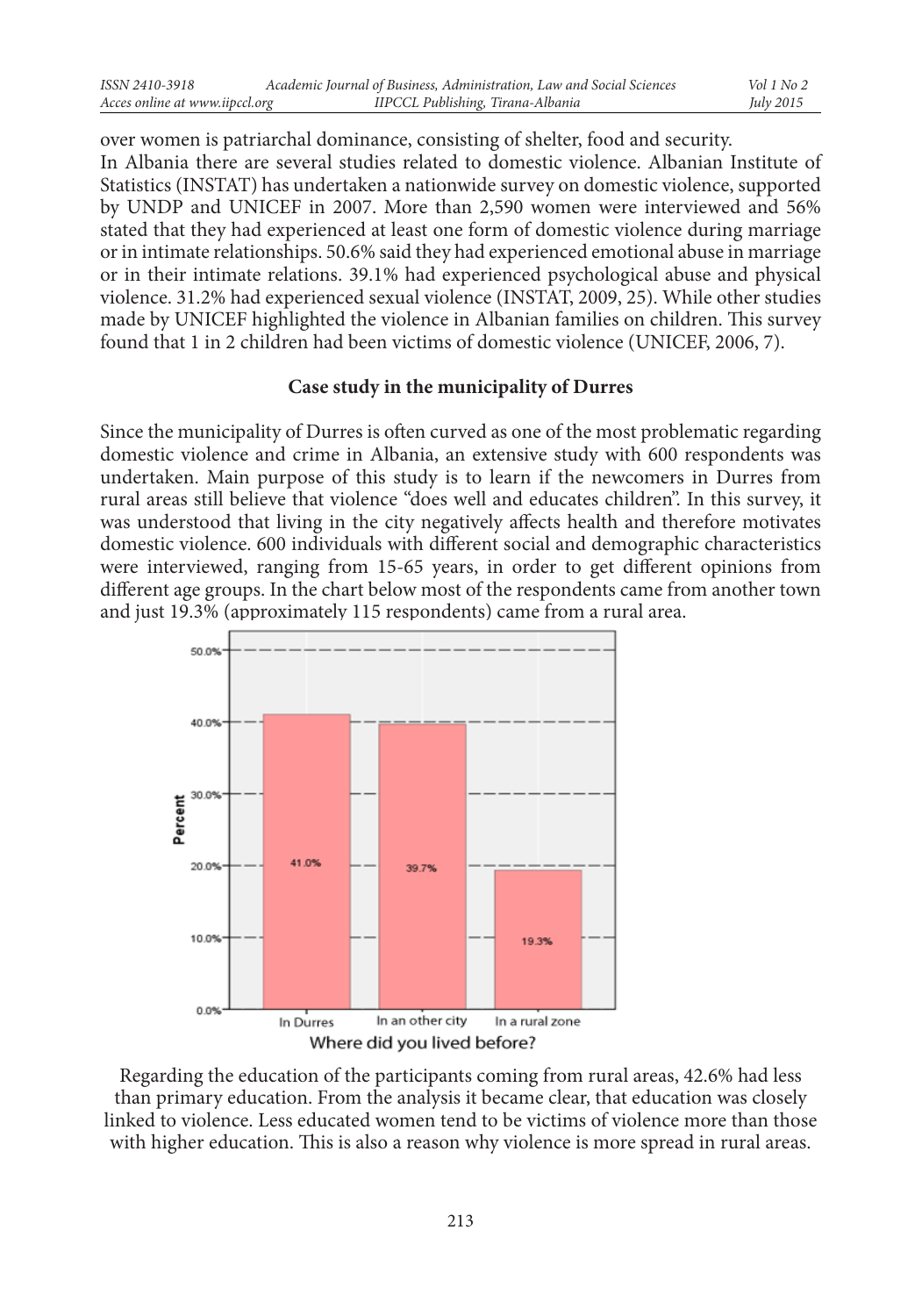

Another trend that we observed is that people who come from rural areas agree with the fact that children should be physically punished. 24.3% of respondents coming from rural areas were of the opinion that children should be physically punished, while people living in the city were not of this opinion.

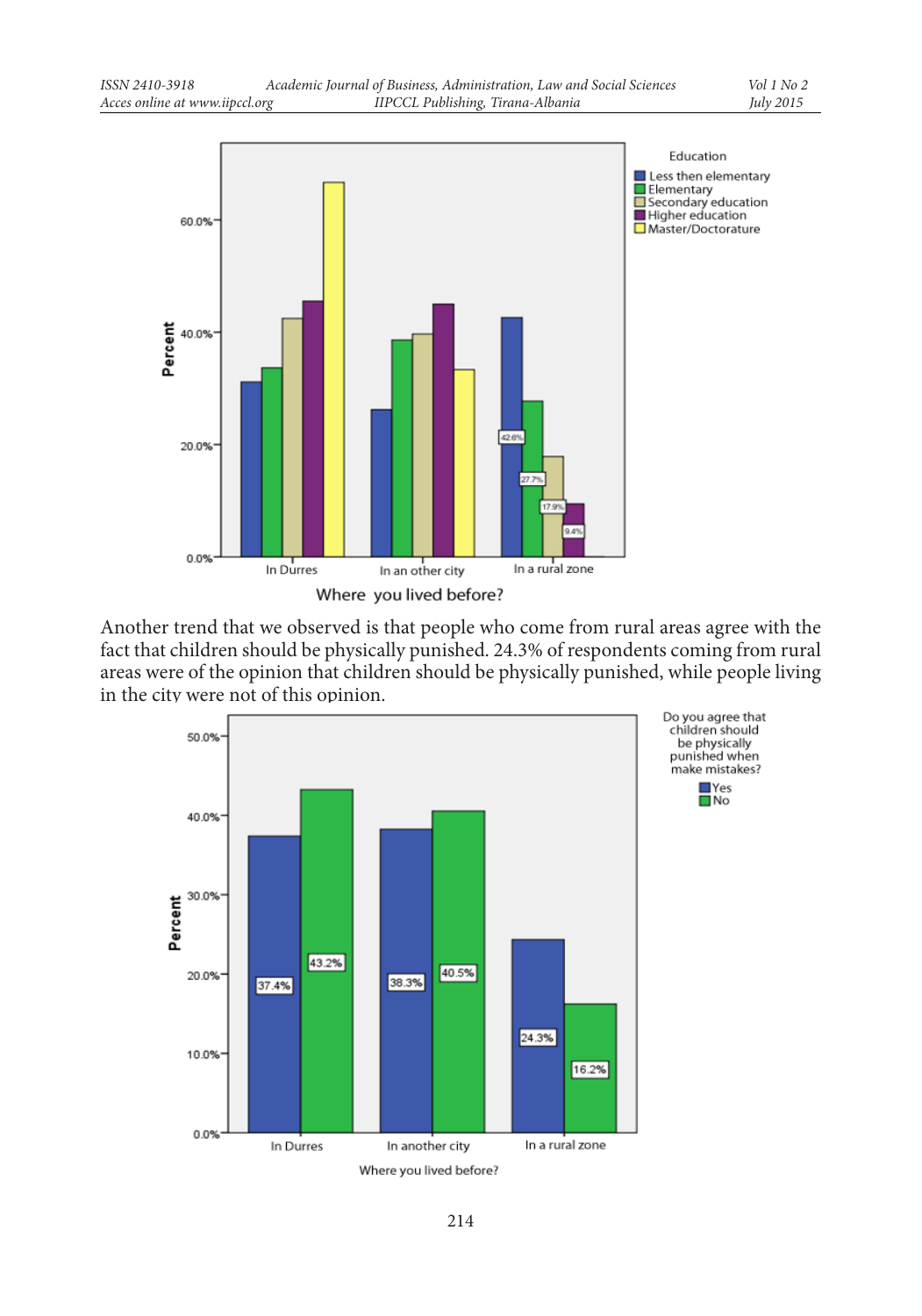Most of the people coming from rural areas were of the opinion that they would go to their parent's homes, in the cases when they were victims of violence Results of the survey provide interesting data regarding sex abuse. More than 27.2% of women recently coming from rural areas agree to sexual abuse, while 20.2% would contest.





Which is the reaction after an act of violence in the family

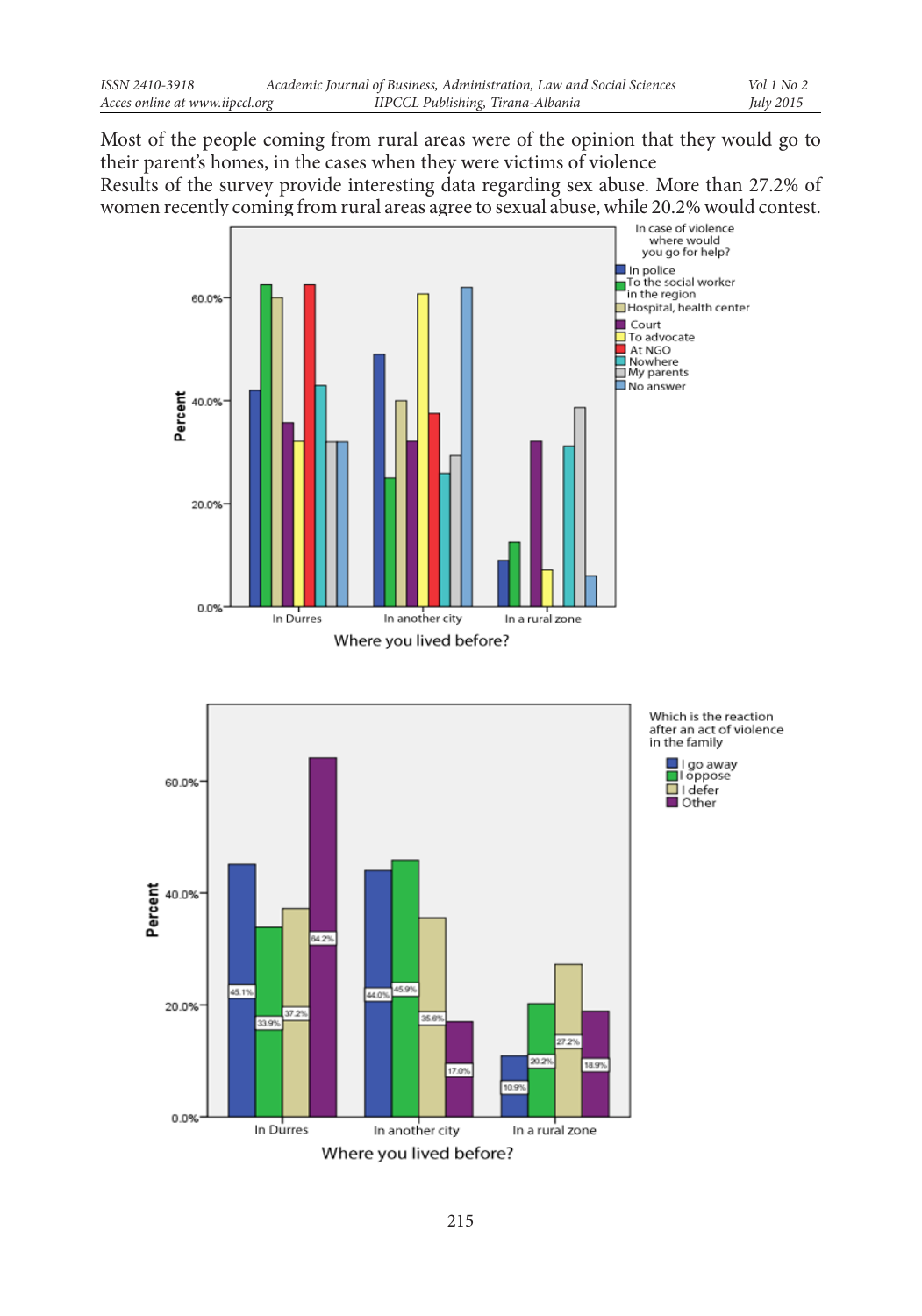Regarding the question: Do you know that there is a national strategy for gender equality and domestic violence? Most of the newcomers from rural areas said "No". This shows that they have no information about the ways of protection from domestic violence.



## **Conclusions and recommendations**

This paper showed one thing, that violence in rural areas is likely to be higher than in urban areas. This is driven by many factors, such as lack of education in rural areas, poverty, mentality, and above all the patriarchal mentality that still prevails in Albanian families. Most women coming from rural areas consider as normal the violence against children and they tend not to report violence that occurs behind closed doors. The newcomers did not even have the right information to protect themselves in case of violence. The problems arising are that many women from rural areas consider domestic violence as a normal part of marital life. Another group finds salvation in the family of origin. It is known that domestic violence causes many psychological problems, which often are reflected in children or other family members. In order to raise awareness of rural women reporting violence it would be good to organize some meetings in the center of villages with the aim of describing the ways of how to protect abused women or children. Albanian police and courts should ensure these women about the highest protection in the cases they denounce perpetrators.

Schools can also play a key role to distinguish violence against children in rural and urban areas. So schools can hold discussions with students on the topic of violence and identify potential problems in the family. School students should be aware that domestic violence is not normal and should be denounced. In this way we also recommend the Ministry